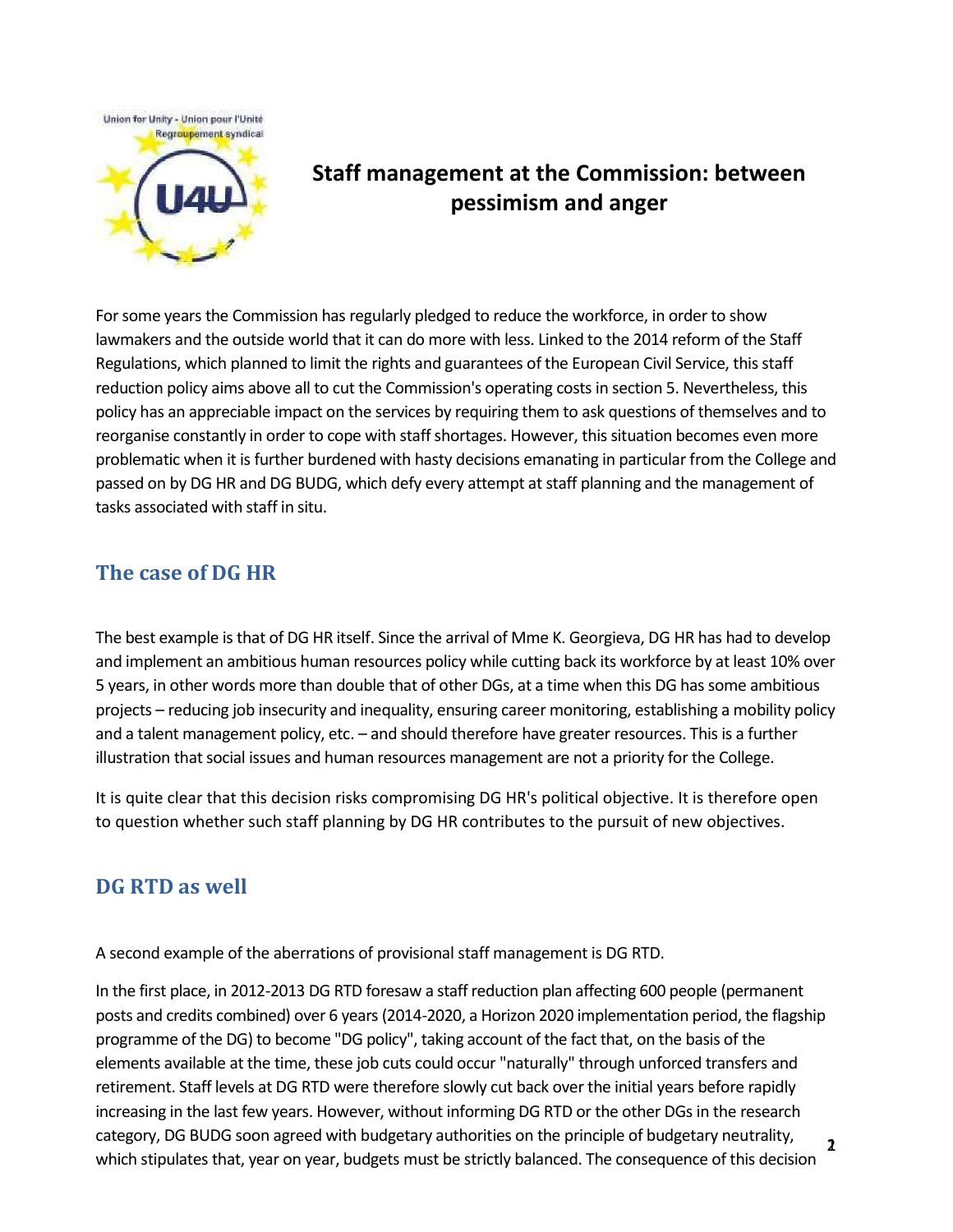was that staff reduction plans had to be modified and that in the early years more jobs had to be cut, in particular policy officer roles, and that in the coming years the DG risks being in the position of having more staff than necessary with a budgetary and financial profile, in spite of the fact that 75% of the budget for the management of Horizon 2020 programmes will have been contracted out.

Next, it was logically planned that the outsourcing of Horizon 2020 management tasks between 2014 and 2020 would be done with staff qualified in the management and budgeting of DG RTD, notably contract agents. This plan was effectively a roadmap to ensure the simultaneous transfer of qualified staff together with their duties from DG RTD to the agencies. However, in 2014-2015 the roadmap did not function as fewer than thirty contract agents from the research DGs were included on the list. As a result, the relevant staff at DG RTD cannot continue their agency duties and must be redeployed internally, and the agencies must now recruit outside of the roadmap. This situation is far from the best use of talent. It appears that this is caused by the restrictive interpretations of DG HR, which decided in 2013-2014 that only staff working exclusively on Horizon 2020 could be transferred to agencies. Yet the reality was that, out of necessity, most staff at the time were still working a great deal on the previous Framework Programme 7.

Finally, we should also mention another major technical problem. As the permanent posts at DG RTD were budgeted on research credits (and therefore not on section 5), the cuts in DG RTD staff are likely to mean that "research" posts are now allocated outside of DG RTD and the Research DGs: to other DGs and for duties that have nothing to do with the legal basis of Horizon 2020 through which they are financed. The result is that the responsibility for the use of research credits becomes watered down in proportion to the staff cuts within DG RTD.

## **Also other DGs: so that no one feels left out**

In more general terms, all DGs are affected by the erratic central policy now being implemented.

Thus, the recent Commission decision of 9 December 2015 to freeze another 550 posts (because DG BUDG had miscalculated pay rises and the number of vacant posts) has led to a change in DG staff forecasts by suddenly increasing the number of vacant posts. It is also likely that during the year, as early as the spring, the Commission will decide to strengthen one policy or another, thereby strengthening certain DGS, as it did in 2015 with the migration policy in favour of DGs HOME and ECHO (58 permanent posts). Once again, the DGs will be faced with losing planned posts and will have to deal as best they can with the most pressing issues. No one knows how many people, and with what profiles, this will concern.

Finally, the plan to recentralise certain functions (communications, HR, IT) will lead to selections among staff in place in these jobs in the DGs: some will go to the central services, others will stay and have to change jobs, and the DGs will have to provide appropriate training. Once again, nothing seems clear in this area and it is likely that the decisions will be taken in haste this year. We can only note, yet again, the absence of a plan. The decisions to decentralise HR functions, for example, were taken several years ago based on entirely contrary analyses. How will we manage to recentralise HR duties and in relation to <sup>3</sup>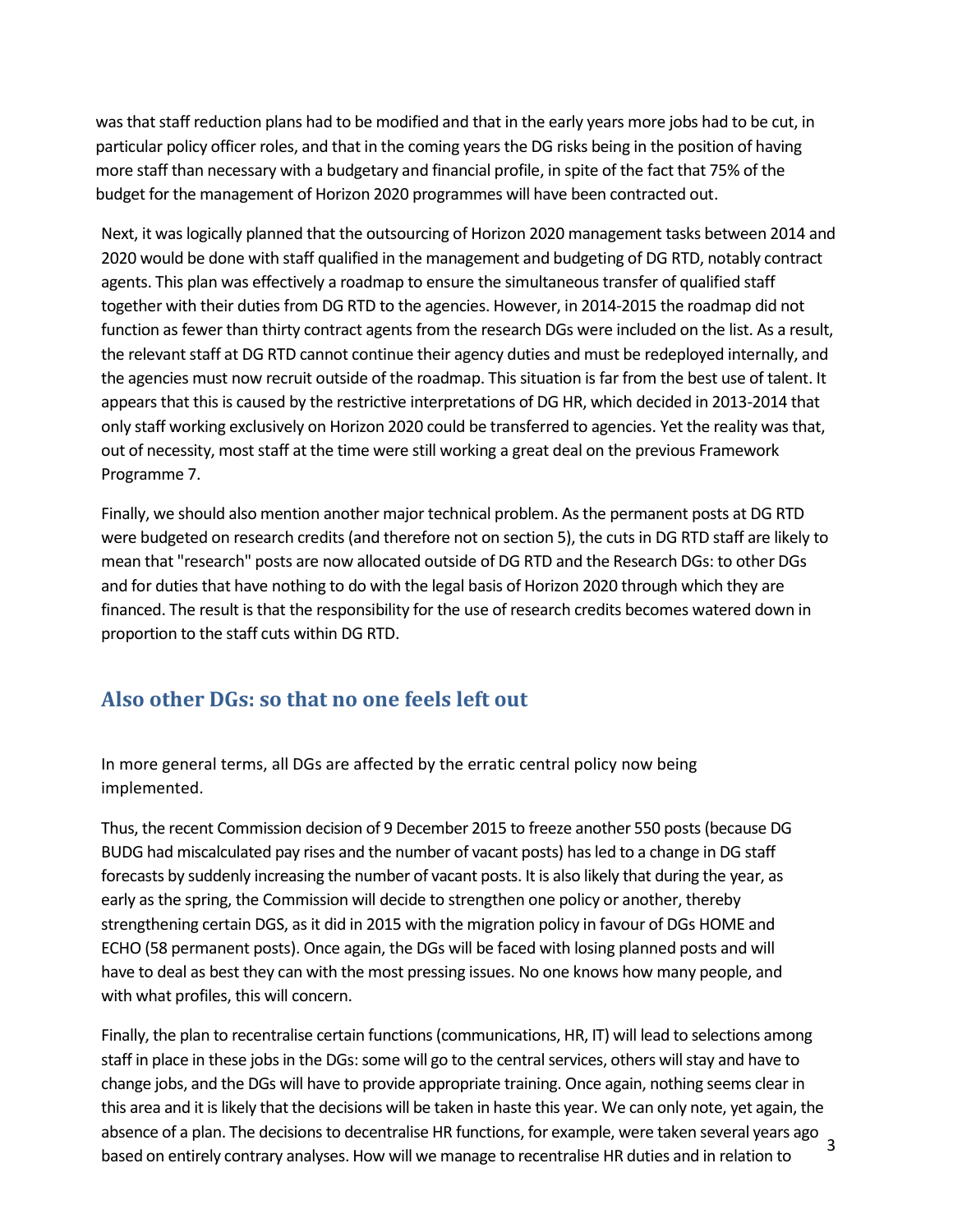what objective analyses? The only basis for this unreasoned decision may be to make savings by setting up a new Office that is less expensive to run. The Commissioner has only made a veiled reference to this plan, and we have been unable to find out more.

## **This policy is bad for the Civil Service and bad for the European project**

It is also undeniable that the general evolution of European policies within the context of the European crisis profoundly affects HR management within the Commission in both quantitative and qualitative terms. Thus, the "better law-making" policy overseen by the Secretariat General, which reflects the general political agenda of the Member States for a reduced role for the European Commission, reveals the underlying trends at work in HR management. The decrease in the Commission's legislative work not only means a reduction of the workforce (the different annual or exceptional taxations) but also a "qualitative" turn in which more and more time is spent on justification than on action, and on procedure than on the purpose. The staff of DG DEVCO, for example, complain more and more that the "interesting work" is done by external consultants (at substantial cost) while the staff themselves are restricted to procedural work and justifying expenses. As a result, not only is the expertise within these DGs going downhill, but also these colleagues are exposed to bureaucratic rationalisation processes that increase stress and threaten their jobs. At DG AGRI, the rapid reduction in staff, implemented in complete uncertainty concerning the number of people involved and the planned dates, has resulted in a permanent rumour of reorganisation that demotivates staff and distracts them from their duties. At DG SANTE, the need to define negative priorities without being able to discuss the issue in a more transparent and rational way has resulted in surprising decisions concerning the international activity of the DG. More generally, the prospect of less European intervention should disrupt the budgets of major European policies, such as agriculture, regional development and social support and profoundly impact the "big-spending" DGs, in particular DG AGRI, DG REGIO and DG EMPL.

DG CNECT is another good example of the profound changes affecting staff. The prevailing opinion is that there are too many AST management, administration and finance staff. It is therefore necessary to cut back on these staff members by automating procedures as much as possible along the lines of "there is nothing more to be done and it is enough simply to press a button". Yet staff are clearly faced with a very different situation, as the newly automated management systems, such as SYGMA and COMPAS for example, do not manage everything, are flawed, require additional checks and finally need to be followed up with actions on a daily basis. Overall, AD staff find it difficult to use these new systems, which, in turn, require trained AST staff, who are fewer and fewer in number. Furthermore, the political desire to transform DG CNECT into "political" or "Marketing" DGs means that AD staff or GF IV contract agents spend an increasing amount of time organising "events" for the "real" world of "customers" than on managing the substance of projects and acquiring additional knowledge. The scientific reflection aspect of public policies is becoming increasingly secondary when it should, on the contrary, be a priority, particularly in those Directorates with a research budget.